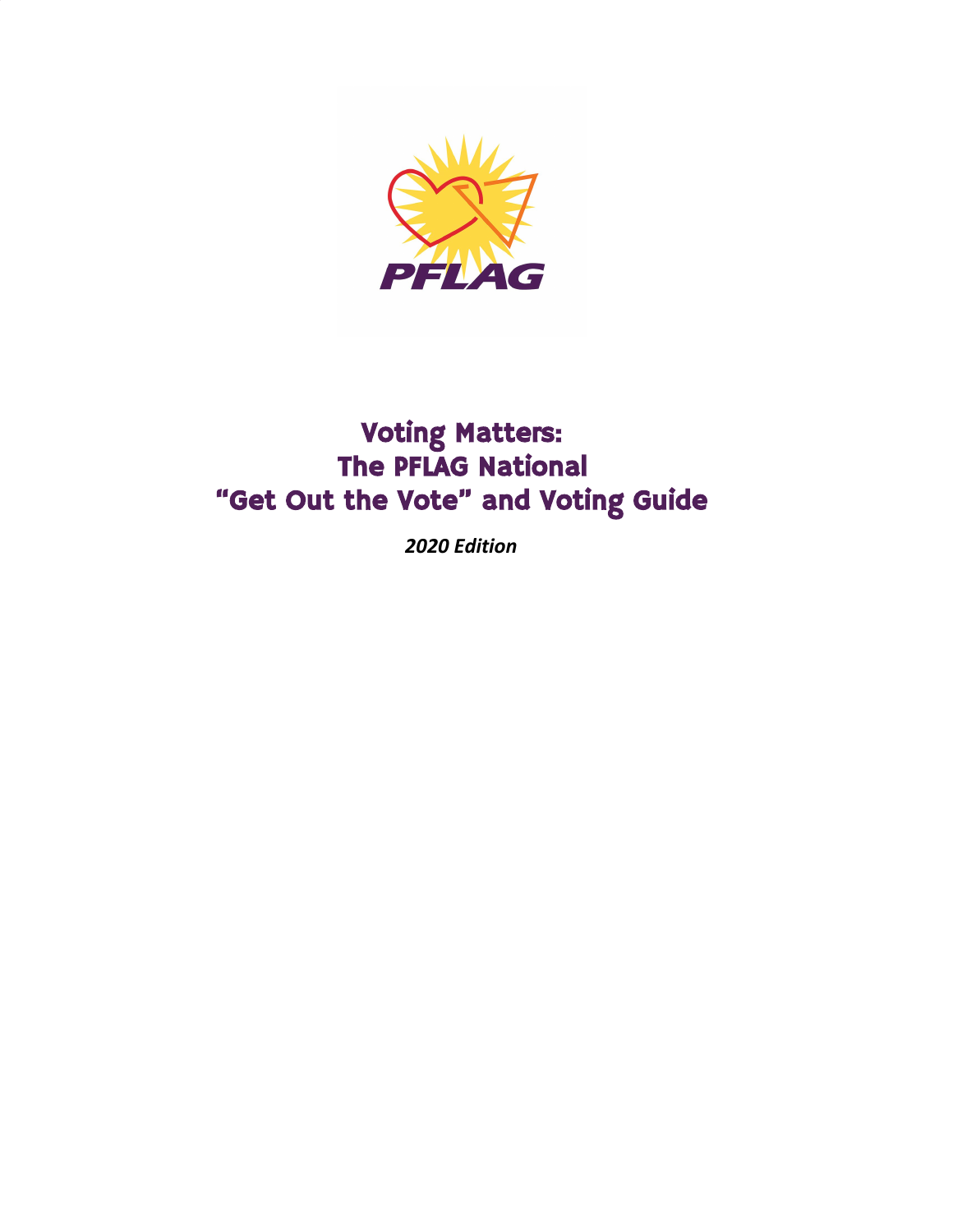Dear PFLAG members and supporters:

Thank you for downloading the 2020 edition of *Voting Matters*, PFLAG National's short, resource-rich Get-Out-The-Vote (GOTV) and voting guide.

This guide is designed to help PFLAG members and leaders stay nonpartisan as they express excitement, maximize involvement and operate successfully within the guidelines set forth by the Internal Revenue Service (IRS) for 501c3 nonprofit organizations like PFLAG.

The upcoming voting season is getting exciting, with a set of presidential candidates from major political parties who are supportive of LGBTQ+ equality, including an openly gay candidate, our nation's second. *This election is critical*: So much is at stake, and the power of PFLAG's unique united voice of LGBTQ+ people, parents, families, and allies will affect the outcome.

This guide will provide important information to

- Help you share the excitement about candidates and their messages and stories in a way that doesn't put PFLAG's 501(c)(3) status at risk;
- More effectively advocate to get out the vote based on your understanding of the needs of your community;
- Maintain your connection with PFLAG should you choose to run for office yourself; and
- Help you determine how to best meet those needs, whether it's shuttling seniors to their polling places, encouraging young people to vote and helping to educate them to do so, or partnering with local groups on GOTV initiatives.

No matter what actions you take, remember: **PFLAG is a 501(c)(3) non-profit organization; therefore, all election activities must remain non-partisan**. Please take a careful look at our 501(c)(3) guidelines, a list of dos and don'ts to ensure your PFLAG-related activities are in compliance with the law, as failure to comply will jeopardize our IRS tax-exempt status.

Beyond our non-profit status, it's crucial that all feel welcome to attend your meetings and events; in areas that are rural or more conservative, having a place to find support and get education on LGBTQ+ issues is especially crucial, and it's important to keep politics out of the mix as much as possible.

As always, please feel welcome to contact our staff to ask questions or brainstorm ideas, especially our Director of Advocacy, Policy, and Partnerships, Diego Sanchez, at [dsanchez@pflag.org](mailto:dsanchez@pflag.org) or via telephone at (202) 657-6997. Also, please reach out to your Chapter Engagement Coordinator or Regional Director for state- or region-specific information. [You can](https://pflag.org/about/our-people) [find a full list of staff and volunteer PFLAG National leaders on the PFLAG National website](https://pflag.org/about/our-people) at [pflag.org/about/our-people;](https://pflag.org/about/our-people) scroll down for the list and links to email or call directly.

All of us at PFLAG National truly value your leadership and your contributions to this important work, and we look forward to shaping and seeing the results!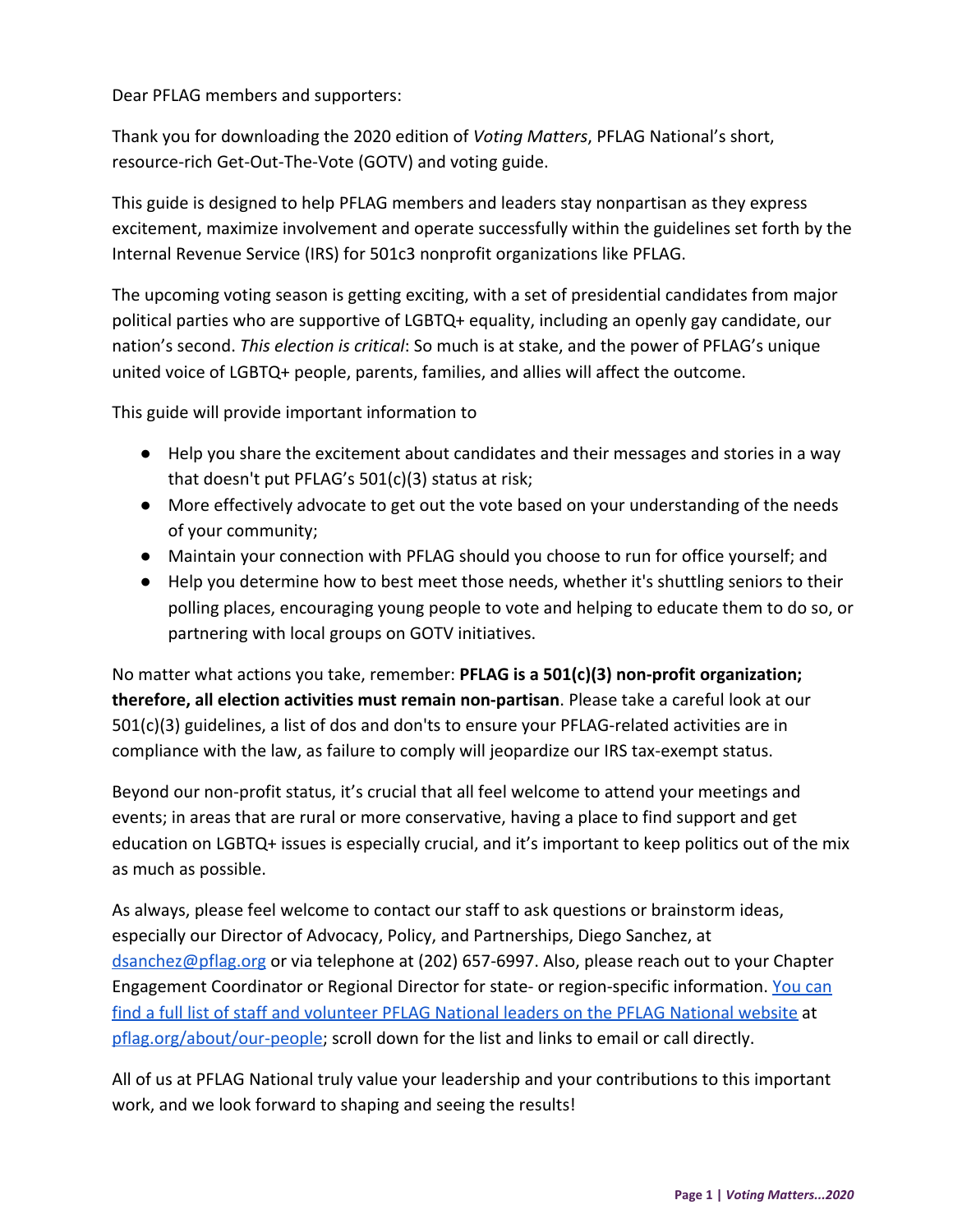## 501(c)(3) Advocacy Best Practices

As a 501(c)(3) organization, PFLAG and its chapters have some limits on how they advocate, and some notable restrictions on election issues. **PFLAG is not permitted to endorse or oppose any candidate elected to or seeking election for political office.** This rule encompasses all federal, state, and local candidates, and applies to all PFLAG chapters, as well as PFLAG National.

These are rules you must follow when representing PFLAG in person, including at PFLAG chapter and coalition events, as well as online, including use of PFLAG email and social media accounts. **Violating these rules may result in the denial or revocation of PFLAG's tax-exempt status**.

### DO:

- ★ **Educate** the public about issues relating to an upcoming election.
- **★ Attend** candidate forums and town hall meetings, whether personally or as a representative of PFLAG.
- ★ **Organize** public forums where ALL candidates are invited and have equal speaking opportunity and coverage, although please note that the event can continue even if all candidates do not participate; the requirement is that it is publicly announced that all were invited to attend and participate.
- ★ **Ask** ALL candidates about LGBTQ+ issues.
- ★ **Wear** clothing that supports specific issues, as long as it cannot be linked directly to a political party or candidate.
- ★ **Issue** public statements in favor/opposition of elected officials' positions on LGBTQ issues.

### DON'T:

- **★ Endorse** candidates in person, in writing, or online.
- ★ **Participate** in any political campaigns or conduct campaign outreach at PFLAG meetings—no flyers, announcements about campaign events, etc.
- ★ **Invite** a candidate or their staff to a PFLAG meeting to recruit volunteers or give out PFLAG membership lists.
- ★ **Donate** to any candidate on behalf of your PFLAG chapter.
- ★ **Engage** in partisan discussion at PFLAG meetings.
- ★ **Wear** clothing/paraphernalia pertaining to or endorsing specific political parties or candidates.
- **★ Sell** chapter member email lists to campaigns.



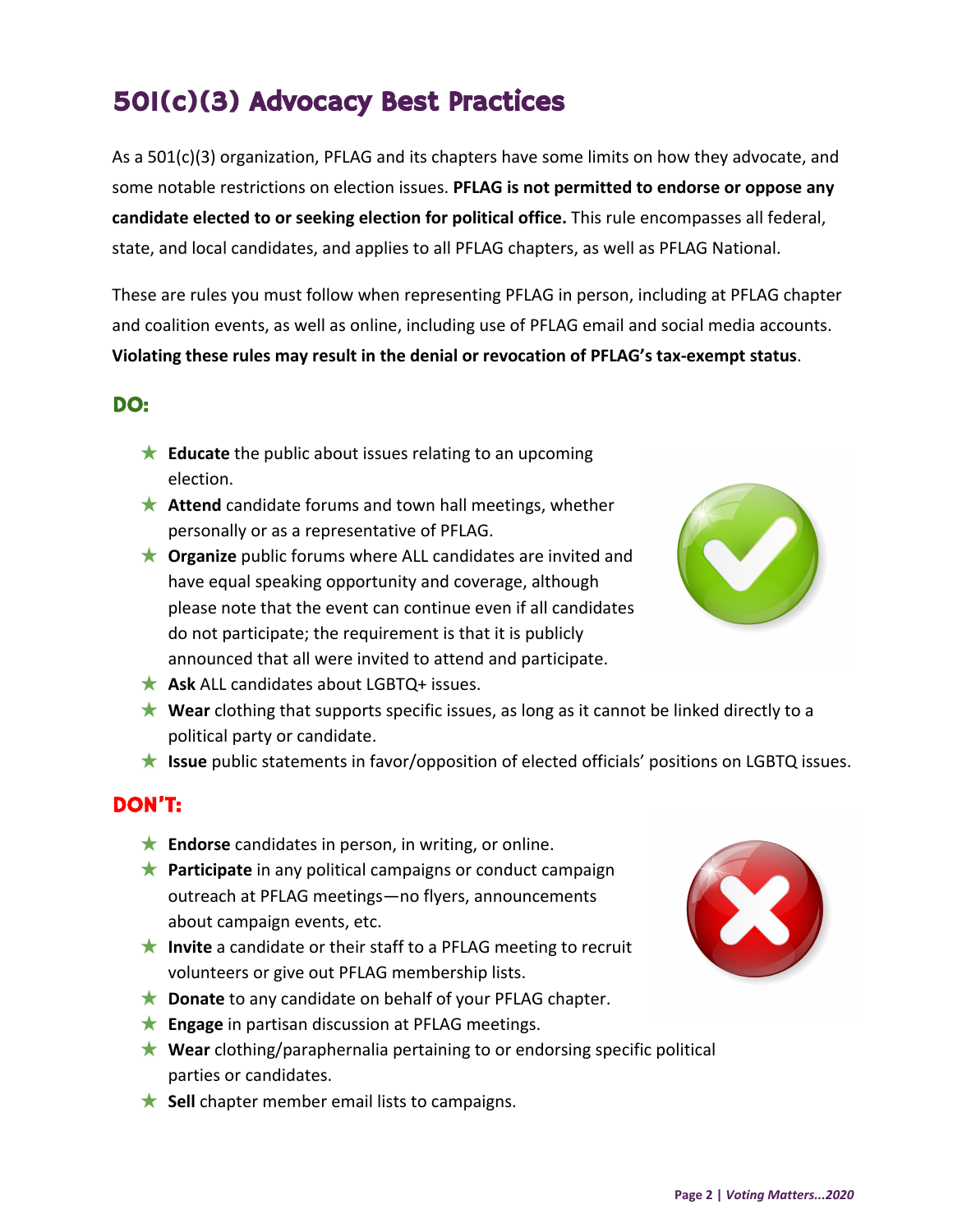## Social Media and 501(c)(3) Advocacy Guidelines

The excitement around candidates, especially for the 2020 presidential race, is palpable. With so many qualified candidates—including an openly gay man—it is easy to cross the line from personal excitement shared on social media to PFLAG messaging around advocacy. With this in mind, we offer the following guidelines so that you can share enthusiastically and safely within the 501(c)(3) boundaries shared above.

- ★ We strongly recommend putting a disclaimer on your personal profile that lets people know that the opinions and comments that you share are your own, and don't represent the views of any companies or organizations you work with. See examples below from our staff members.
	- To edit your profile on your computer:
		- Click on your image in the top left-hand side of your screen, which will take you to your profile page. From there, mouseover where it says "Intro" in the top left, and a small pencil will pop up. There you can edit your public profile.
	- To edit your profile on your phone:
		- Click your image at the very top of the page, which will bring you to your personal profile. Click on the space just below your large, centered profile photo and a pop-up will appear that says, "Edit bio." Click there to edit.

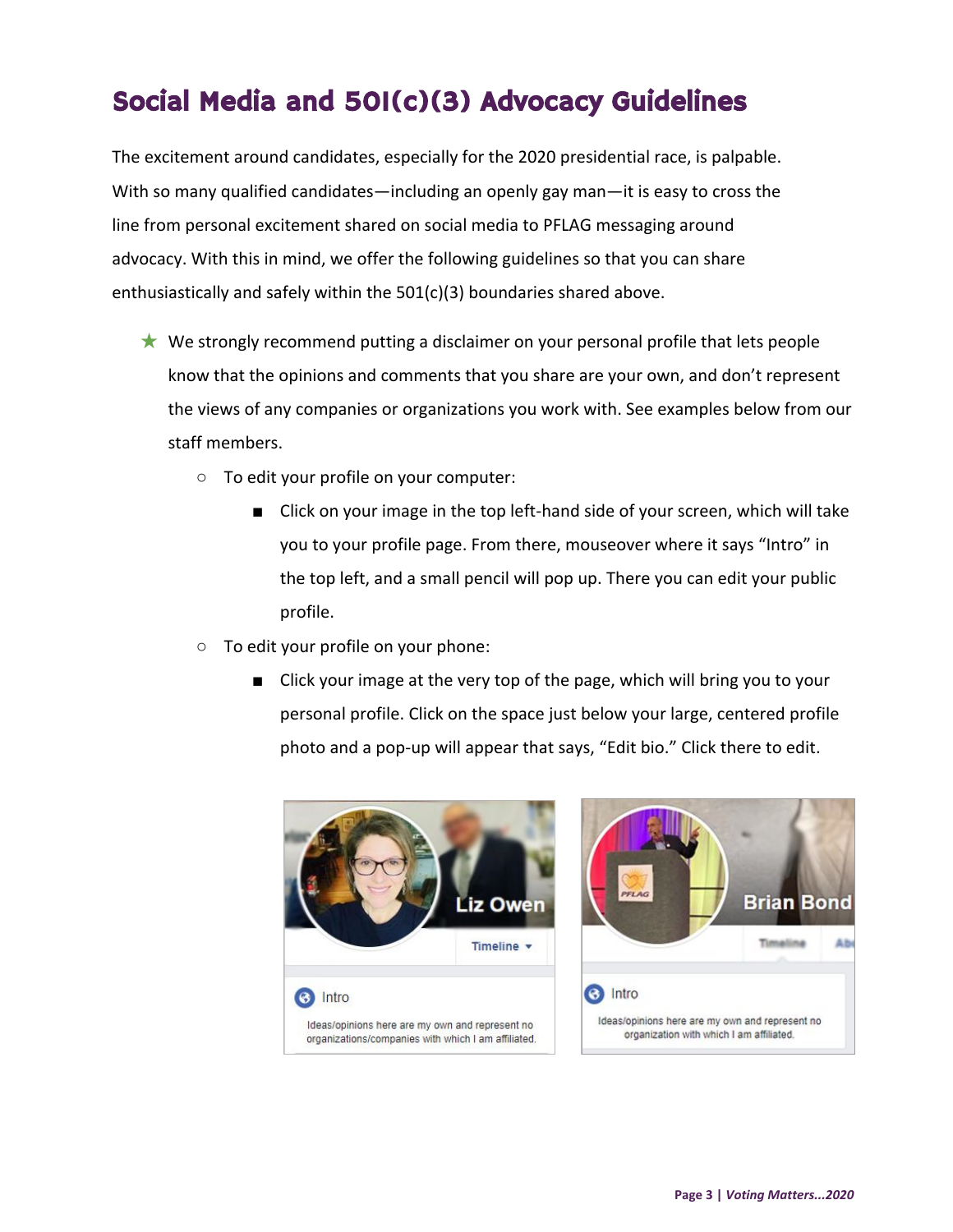★ When moderating your page, and comments move from advocacy in legislation to advocacy around candidates, please apply an even hand, reminding people in a gentle way that we are a 501(c)(3) organization.

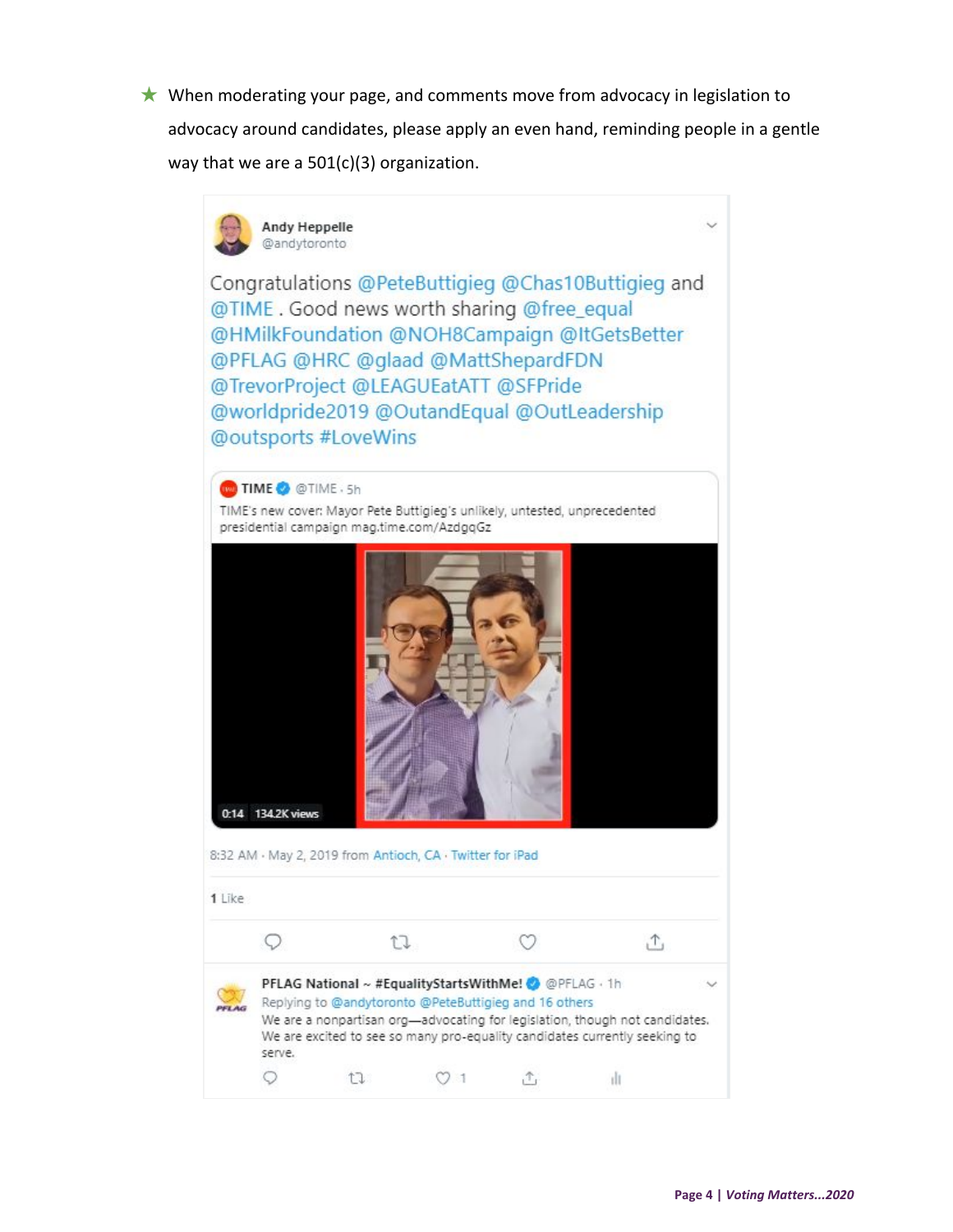- ★ It's okay to share stories about candidates' views on issues of relevance to PFLAGers.
- ★ It's **not** okay to share those stories with endorsement-type language when you share it.



- $\star$  It's okay to share profiles of candidates for any level office.
- ★ It's not okay to share those profiles with endorsement-type language when you share it.

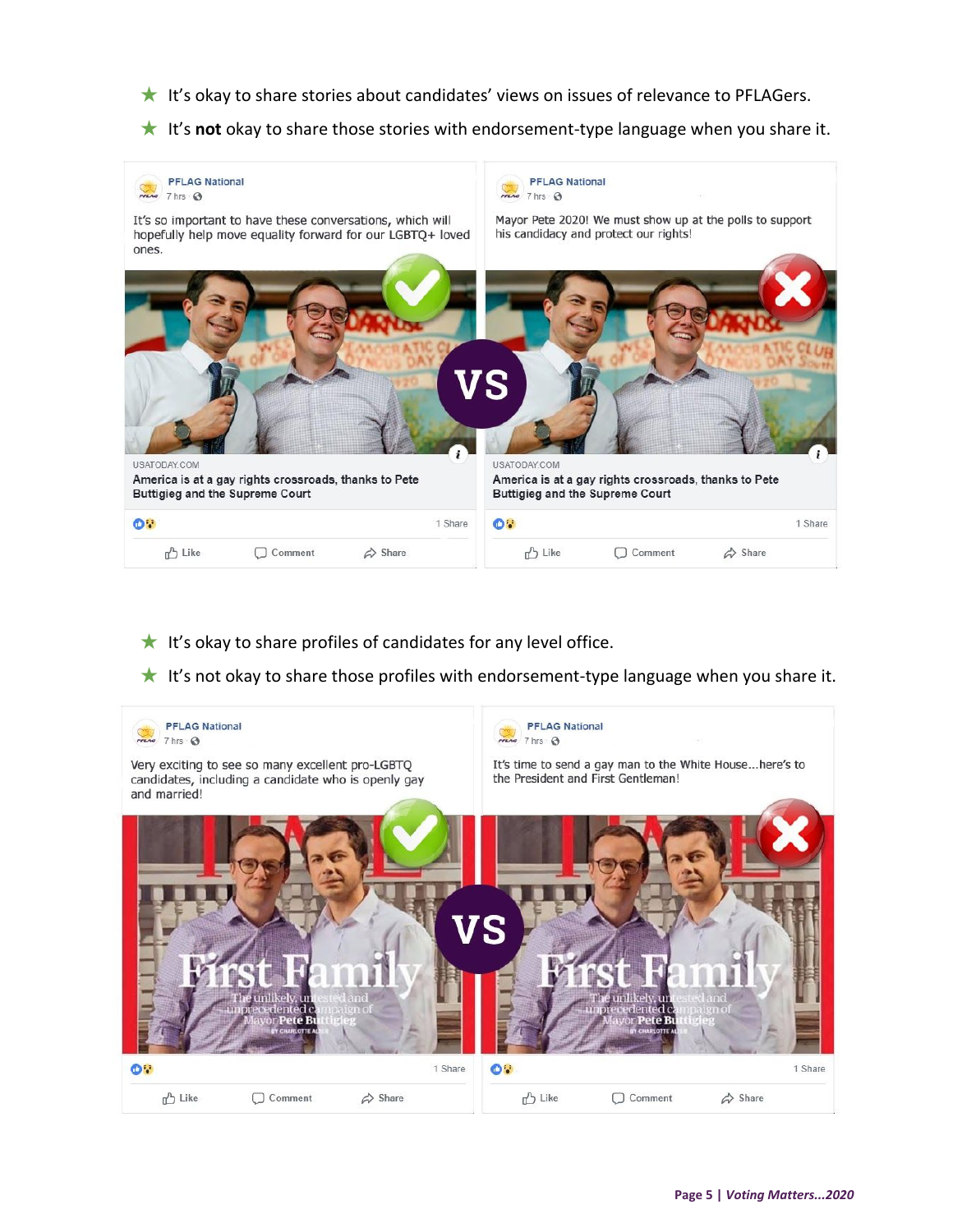- $\star$  It's okay to share any type of story about candidates on your personal page, with any language you choose, including endorsement.
- $\star$  It's not okay to share these types of stories in connection with your work as a chapter member or leader.



 $\star$  With so many qualified candidates voicing support of the LGBTQ+ community, we strongly recommend varying your social media sharing to include a wide range of stories, not just stories about one candidate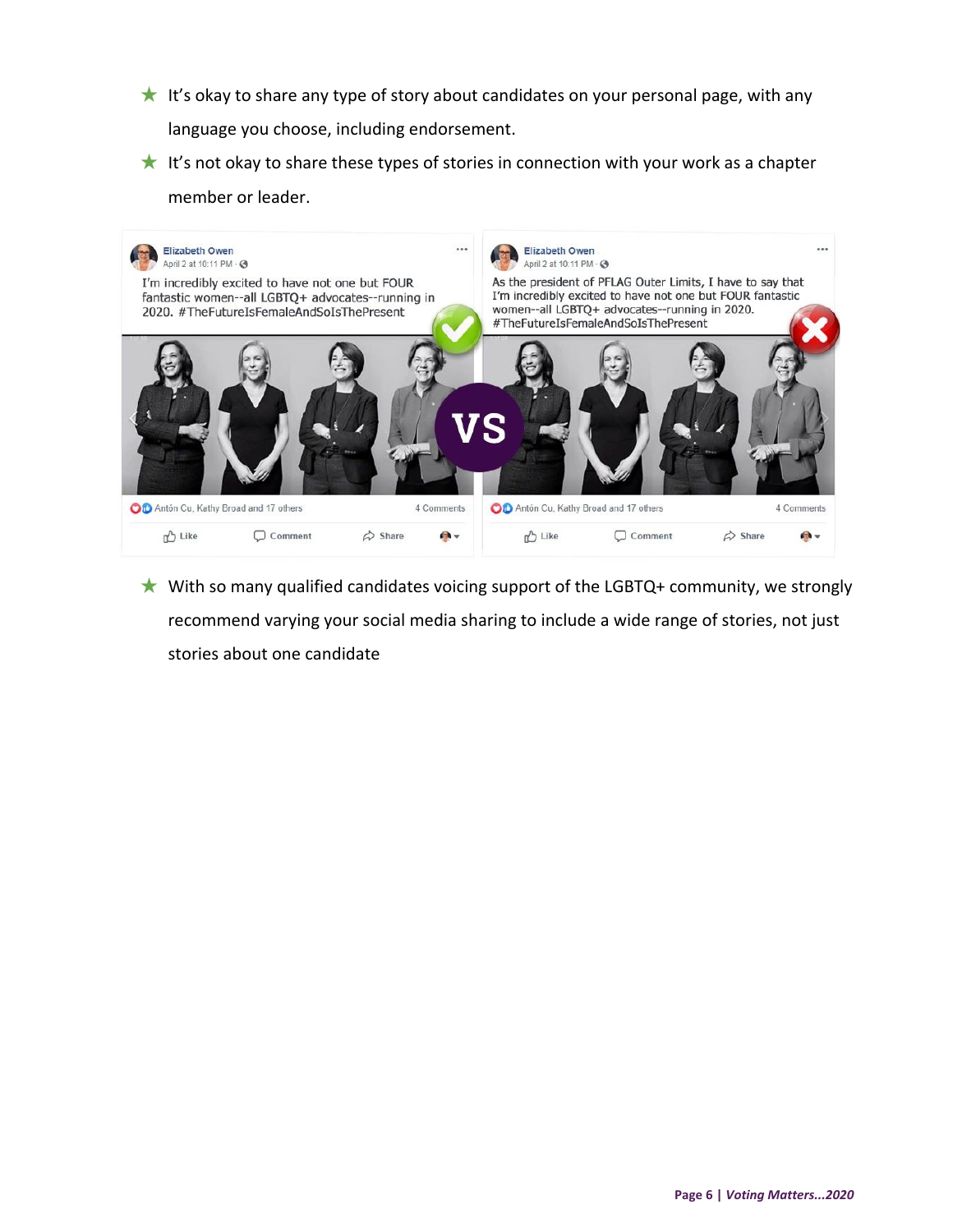# Running For Office: PFLAGers as Candidates/ Campaign Leaders

With all of the tremendous advocates who are PFLAG members and leaders, there have been times when a member wishes to run for office or accept an appointed position with a campaign. Here are the legally recommended best practices for adherence to 501c3 IRS guidelines—as well as good ethical practices for us all.

- $\star$  There is no 501(c)(3) political campaign prohibition against an individual PFLAG chapter leader or member from running for public office. There is also no requirement that the individual must resign their PFLAG board member position to do so.
- It is not necessary for an individual to suspend their fiscal responsibility role in a PFLAG chapter during their candidacy.
- $\star$  If an individual is elected, the same conclusions apply.
- ★ PFLAG cannot endorse chapter members or leaders for office, and the candidate, if the occasion arises, should make that clear to the public.
- ★ PFLAG facilities and resources, including email addresses, cannot be used in a way that would appear to support or oppose any candidate for office. The candidate should understand this, and not use their position as a PFLAG director to advance their candidacy, although such person's bio could certainly state that they are a member or director of a PFLAG chapter.
- ★ At PFLAG meetings and events, candidates are prohibited from discussing their candidacy, sharing materials, announcing events or wearing clothing buttons or stickers related to any candidacy, including their own or a candidate for whom they are working or volunteering to support.

There are some good examples in Rev. Rul. 2007-41 interpreting instances where an officer of a 501(c)(3) could be seen as representing the position of the organization rather than their own personal position in supporting a candidate. [This may be a helpful resource and can be found at](https://www.irs.gov/pub/irs-drop/rr-07-41.pdf) [irs.gov/pub/irs-drop/rr-07-41.pdf.](https://www.irs.gov/pub/irs-drop/rr-07-41.pdf)

We ask that any candidate who is a chapter member or leader please reach out to advise PFLAG National in advance of any campaign activity where your membership or leadership in PFLAG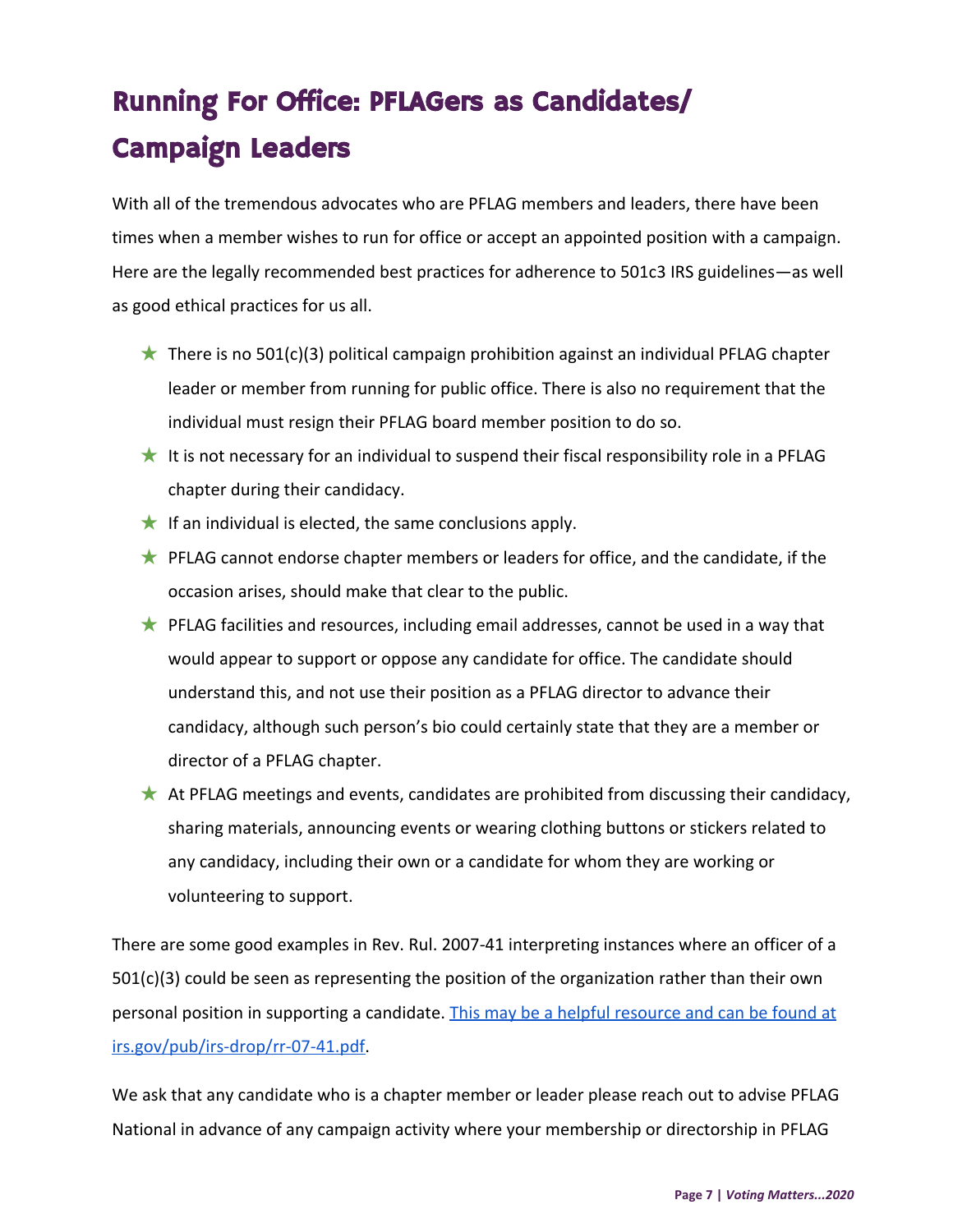might come up; we will advise WilmerHale, our pro-bono counsel, about that particular activity before it happens.

**If you are a chapter leader or member considering running for office, or taking a position in a campaign, please [reach out to PFLAG National Director of Advocacy, Policy, and Partnerships](mailto:dsanchez@pflag.org) [Diego Sanchez at dsanchez@pflag.org](mailto:dsanchez@pflag.org) to discuss and get support, so that your work for PFLAG—and run for office—both go smoothly and strongly forward.**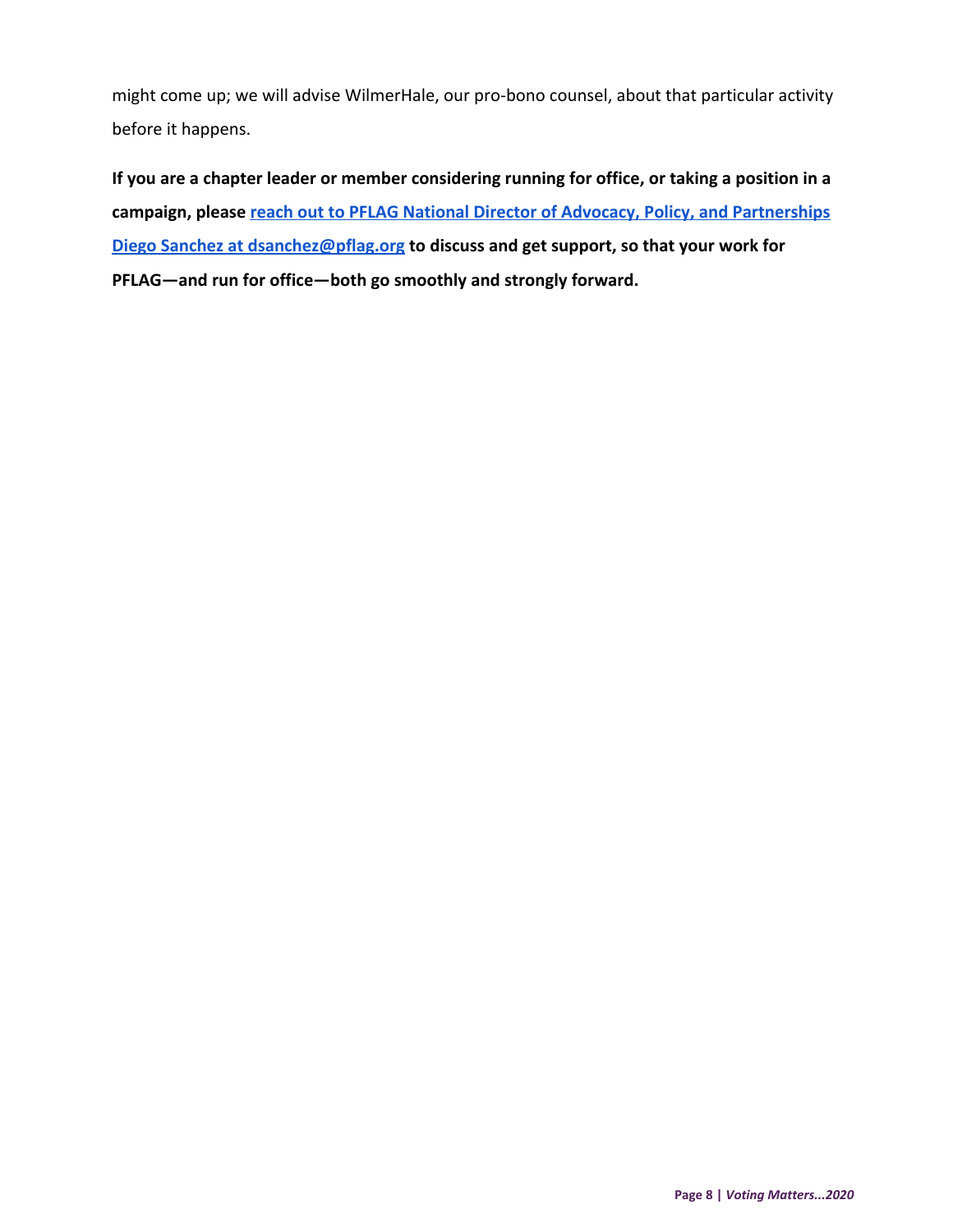## Voter Engagement

On June 25, 2013, The Supreme Court of The United States (SCOTUS) ruled on The Voting Rights Act (VRA), eliminating Section 4, which required that states be granted permission to enact sweeping changes to voter registration rules. Despite this ruling, Voter Registration drives are ongoing in some states that permit same-day registration and voting. PFLAG supports fully restoring the VRA and opposes states' action to restrict or limit voters' access.

Between voter suppression practices and redistricting efforts, exercising the right to vote must be overt and intentional. **Call 1-866-OUR-VOTE for information regarding what to do if you or someone you know is challenged when they try to vote.**

### Voter Registration Information

Voter registration is an important element of PFLAG's mission and vision of creating a world that supports and celebrates diversity; it is crucial that you and everyone you know is registered to vote by the deadline for your home state. Click [here](http://www.rockthevote.com/get-informed/elections/voter-registration-deadlines.html) to identify your state's voter registration deadlines, and find helpful forms and a link to register. Alternatively, access the [federal voter](https://www.eac.gov/voters/national-mail-voter-registration-form/) [registration form](https://www.eac.gov/voters/national-mail-voter-registration-form/), which includes instructions on where to mail it in each state to be registered in that state.

[Rock the Vote](http://www.rockthevote.com/get-informed/elections/) also offers this information and more by phone (202) 719-9910 and email [[info@rockthevote.org\]](mailto:info@rockthevote.org), in addition to text alerts and reminders which will be sent to make sure that you don't miss out on any election reminders. [Sign up here](http://www.rockthevote.com/election-center/sign-up-for-election.html) for that easy service.

Here are some additional helpful voter registration and GOTV tools:

- [The ACLU Voting Rights Center](https://www.aclu.org/issues/voting-rights) is an up-to-date clearinghouse on voting action and news.
- [Check your voter status](https://www.rockthevote.org/voting-information/am-i-registered-to-vote/) with Rock the Vote

### Election Day Information

It's not only important to remind people to vote, but also to assist them in finding their own state guidelines for voting, including how to vote early, how to find the correct local polling place, and what state-mandated documentation they may need to bring with them.